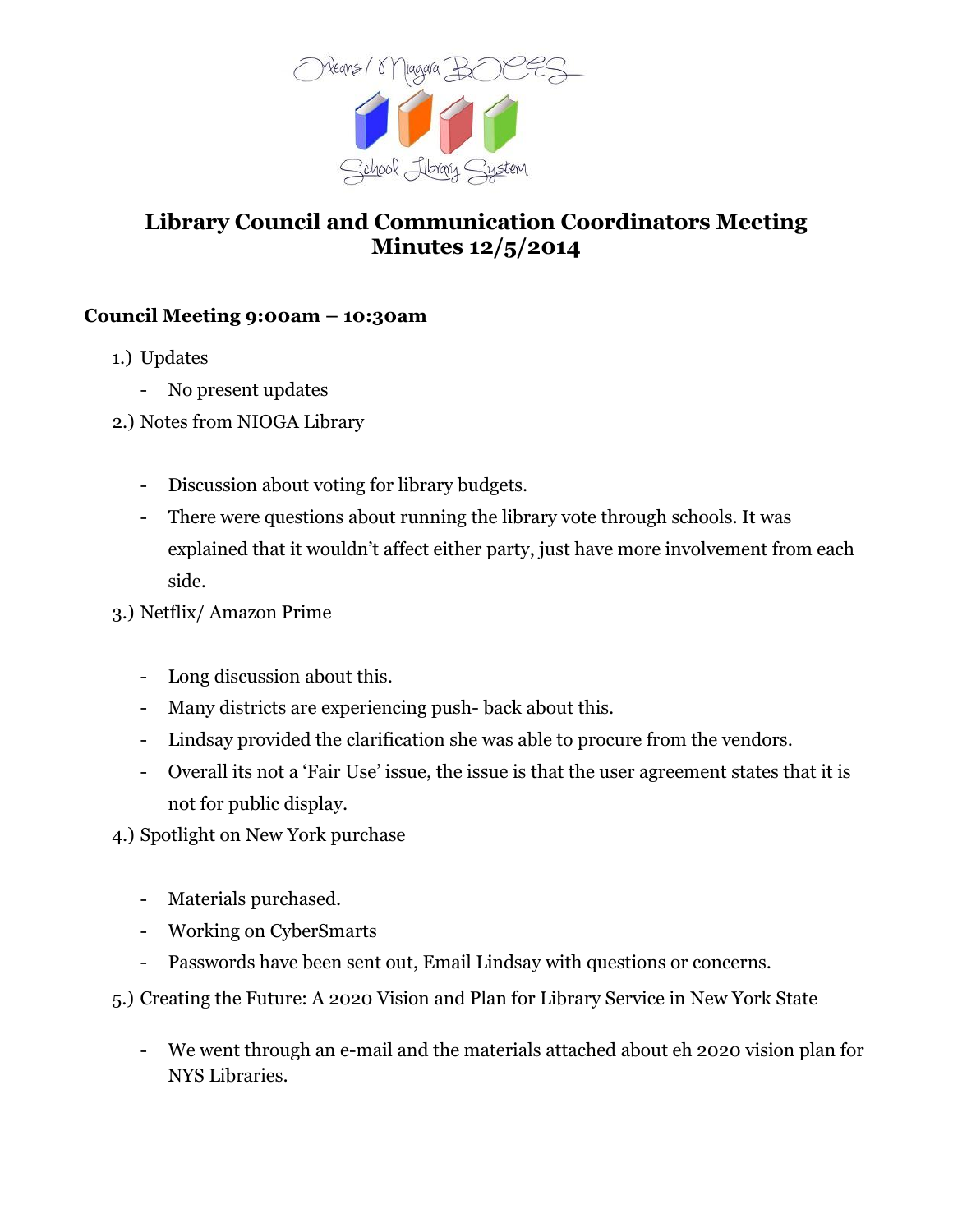- The most impactful part of the vision was including elementary libraries in the NYS Ed Law.
	- o This brought on discussion on how the state grants variances or does not enforce library mandates that are presently on the books.
	- o Now they want to increase mandates when they are struggling to follow the ones that exist.
	- o The current mandates are dated and wordy. They can be interpreted in all different ways.

6.) Other; (comments, questions, concerns)

Lindsay will make a copyright tab on the BOCES SLS website to use as a reference point for copyright.

## **Communication Coordinators Meeting 10:30am – 11:45 pm**

- *1.* Spotlight on New York Presentation with Judi Dzikowski, Associate Director, Digital Learning Solutions, Rosen Publishing
	- Judy from Rosen did an hour and half presentation with the Rosen Ebooks.
	- Not only did she demo Spotlight on NY but she also introduced us the CyberSmarts
	- Judi did a great deal of questins and anser time with the group.
		- o Group members had questions about users Unlimited Users
		- o Questions about IPAD / Android view We were told they have a mobile version with all the same capabilities.
		- o There is text-to- speech for students with disabilities and those that are ELL.
		- o The Ebooks do not expire, we will one them in perpetuity.
		- o The MARC records for the books will be available to upload into their libraries catalog.

*11:45 –12:20 Lunch*

#### **12:30 – End of Day**

- 1.) Colleen Schafer Everfi Marinating Healthy Digital lifestyles
	- Colleen demonstrated the future Goals program that is free.
	- Curriculum aligns with the National Educational Technology Standards.